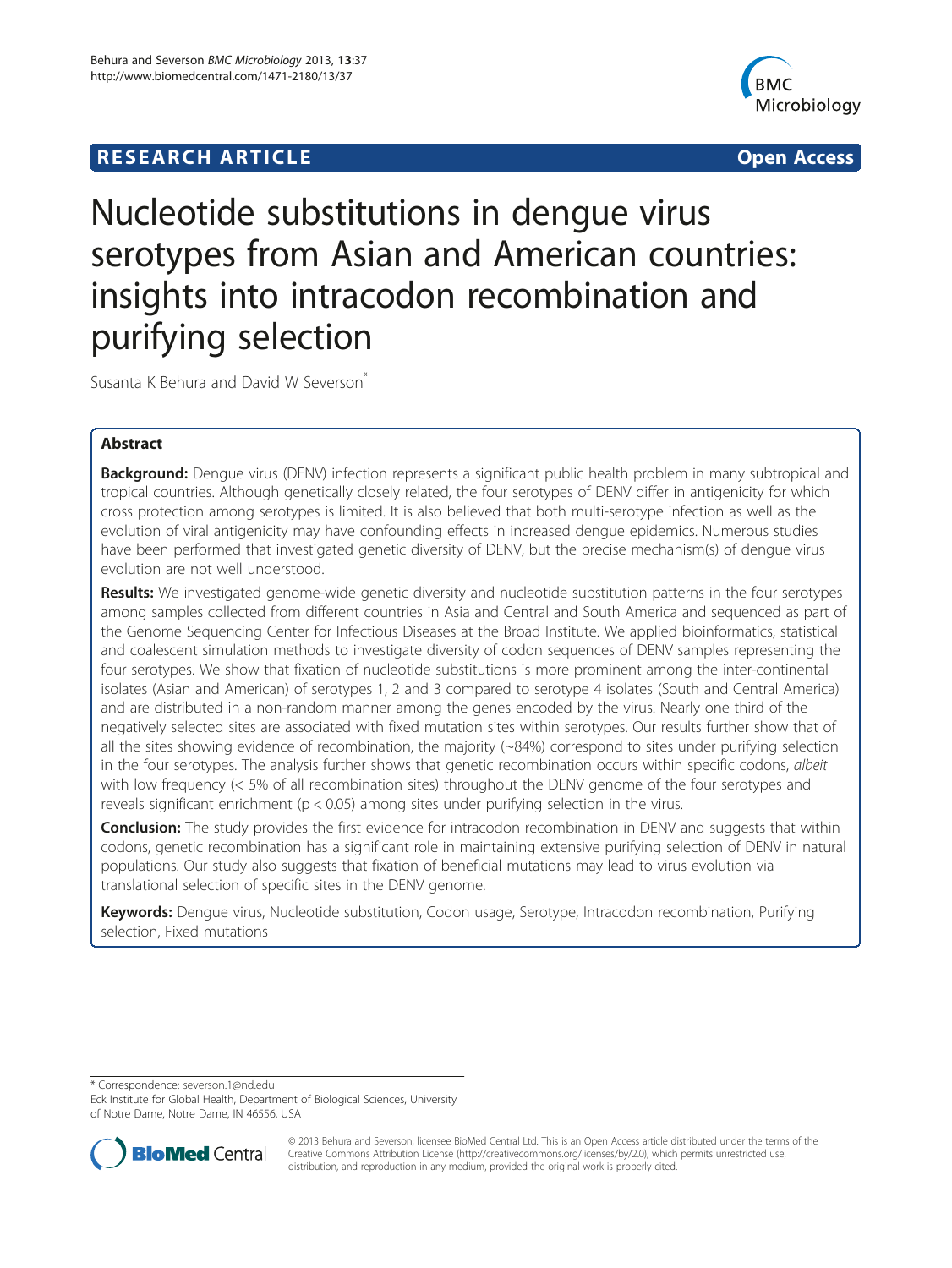#### <span id="page-1-0"></span>Background

Dengue virus (DENV) infection causes dengue fever, dengue shock syndrome and dengue hemorrhagic fever in humans. According to the new guidelines released by World Health Organization in 2009, these diseases are now classified as dengue, dengue with warning signs and severe dengue. The virus is primarily transmitted by Aedes aegypti mosquitoes. DENV poses a significant public health threat in many subtropical and tropical countries. More than 500,000 dengue infected patients, including large numbers of children, are hospitalized each year in more than 100 countries [\[1](#page-11-0)]. Many of them (>20,000) die due to complications arising from the infection.

The DENV genome  $({\sim} 11 \text{ kb})$  is composed of a positivesense single-stranded RNA. The genome encodes three structural proteins: capsid (C), pre-membrane/membrane (prM/M), and envelope (E), and seven non-structural (NS) proteins: NS1, NS2A, NS2B, NS3, NS4A, NS4B, and NS5, flanked by 5′- and 3′-non-translated regions (5'-NTR/3'-NTRs). A single open reading frame (ORF) in the genome is used to synthesize a polypeptide of  $\sim$ 3400 amino acids which is then post-translationally cleaved to produce the individual proteins.

There are four serotypes (DENV-1, DENV-2, DENV-3 and DENV-4) of dengue virus. Although genetically closely related, the dengue serotypes differ in antigenicity for which cross protection among serotypes is limited [[2,3](#page-11-0)]. Disease severity of dengue is often attributed to secondary infection with a virus belonging to a serotype other than that of the primary infection, but evolution of the virus is also considered as a significant contributing factor to increased epidemics of dengue [[4\]](#page-11-0). It is also believed that both multi-serotype infection as well as the evolution of viral antigenicity may have confounding effects in increased dengue epidemics [[5\]](#page-11-0). Numerous studies have been performed that investigated genetic diversity of DENV, both in time and space as reviewed in [[6,7](#page-11-0)], but the precise mechanism(s) by which dengue viruses cause severe haemorrhagic disease is not well understood [[8](#page-11-0)].

Understanding molecular patterns and selection features associated with natural populations of DENV serotypes has provided useful clues to study dengue epidemiology [[9-12\]](#page-11-0). The study by Zanotto *et al.*, 1996 [[13\]](#page-11-0) revealed that the most common pressure acting on DENV in nature is purifying selection, the form of natural selection that removes deleterious mutations often referred to as negative selection. On the other hand, positive selection increases the frequency of mutations that confer a fitness advantage to individuals carrying the alleles. Adaptive evolution results from propagation of advantageous mutations in the population which is largely driven by positive selection. A number of amino acid positions were identified within the envelope (E) glycoprotein that have been subject to relatively weak positive selection in both DENV-3 and DENV-4, as well as in two of the five "genotypes" of DENV-2 [[14-16\]](#page-11-0). These studies suggested adaptive evolution of DENV in natural populations but indicated that the adaptive selection pressures differ among serotypes, genotypes and the encoded proteins of the virus. Furthermore, fixation of beneficial mutations may lead to virus evolution with altered antigenicity, virulence, or tissue tropism; and eventually influence disease patterns and transmission [[17](#page-11-0)]. Similarly, genetic recombination is also a significant factor in diversity of DENV in natural populations [[18](#page-11-0)]. However, no information is available indicating whether recombination within codons plays a role in natural selection of DENV. Recent studies show that intracodon recombination is more prominent in highly evolving organisms including viruses and bacteria [[19,20\]](#page-11-0). Intracodon recombination is the form of genetic recombination wherein nucleotide triplets of the same codon undergo sequence exchange via breakpoints within the codon. The mechanisms of evolutionary processes that produce such events are described elsewhere [[20](#page-11-0)]. Based on coalescent simulation of codon sequences, it has been shown [\[20\]](#page-11-0) that intracodon recombination does not have a strong overall effect on the generation of non-synonymous changes but significantly affects synonymous changes.

In the present study, we investigated genetic diversity and nucleotide substitution patterns in each of the four serotypes of DENV represented in samples from Asian and South and Central American countries that were sequenced as part of the 'Genome Resources in Dengue' (GRID) project at the Broad Institute. The primary objectives of our study were to 1) assess substitution patterns in DENV genome coding regions, 2) determine if synonymous substitution sites were linked with translational selection of genes, 3) identify selection sites and nature of selection, and 4) test associations between selection and recombination in DENV serotypes. The results obtained from this study provide insights into the nature of mutational patterns in DENV in a genomewide manner and reveal evidence for translational selection (selection associated with increased efficiency and accuracy of translation of genes to proteins) of specific sites between Asian and American DENV genomes. The results from this study also provide the first evidence for intracodon recombination and its association with purifying selection in each serotype.

# Methods

#### Dengue virus, genetic and phylogenetic analysis

The current study was performed with whole genome sequences of dengue virus representing the four serotypes. A total of 260 genome sequences were included in the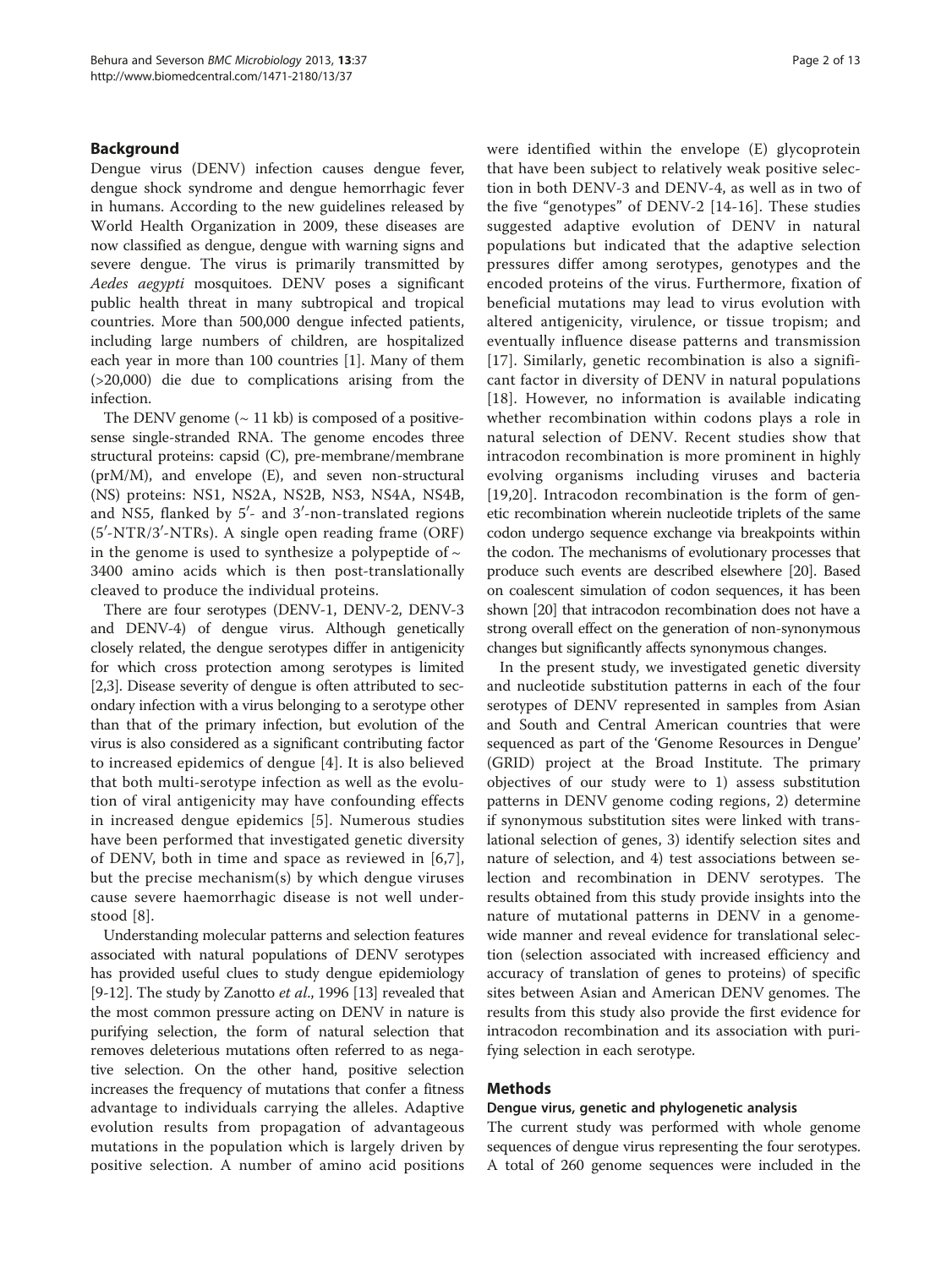study. The sample collection and generation of sequence data was carried out by the GRID project. The sequence data is publicly available to the research community at [http://www.broadinstitute.org/annotation/](http://www.broadinstitute.org/annotation/viral/Dengue/Home.html) [viral/Dengue/Home.html.](http://www.broadinstitute.org/annotation/viral/Dengue/Home.html) We randomly sampled equal numbers  $(n = 65)$  of whole genome sequences for each serotype for the current investigation. The accession number for the individual DENV genome sequences, country of origin and year of collection for each sample used in this study is provided in Additional file [1](#page-11-0). The sample information is based on data provided by the GRID project. The DENV genome sequences analyzed in the current study represent serotypes 1, 2 and 3 from multiple countries of Asia and Central and South America, whereas samples of serotype 4 were collected from either Central or South American countries. That is, only 68 genome sequences of serotype 4, all representing collections from the Americas (none from Asia) were available in the GRID project database at the time of this investigation.

The codon-based sequence alignments of the genome sequences of each serotype were generated by ClustalW [[21](#page-11-0)] and inspected by eye to confirm correct alignment of start and end codons for all sequences. The sequences were aligned within serotypes. The phylogenetic relationships among sequences were inferred using the Neighbor-Joining method implemented in MEGA4 [\[22](#page-11-0)]. The evolutionary distances were computed using the Kimura-2 method and are reported as the number of nucleotide substitutions per site. The nucleotide diversity per site was determined by DnaSP software [\[23\]](#page-11-0). The average number of amino acid substitutions per site, number of haplotypes within each serotype, and population mutation rate among samples within serotype were determined from MEGA4 and DnaSP software.

#### Analysis of synonymous and non-synonymous mutations

The synonymous and non-synonymous sites were detected by DnaSP software. The number of nucleotide changes at each site of the codon position was compared with the positions of synonymous and non-synonymous sites to determine which codon position contributed to change of amino acid sequence and also change from one codon to an alternate synonymous codon. Fixation of mutations was inferred from the allele frequencies of each mutation between the two groups within serotype defined by the phylogenetic analysis. For serotype 1, 2 and 3, the Asian and American DENV samples represented two distinct populations phylogenetically. For serotype 4, the Central and South American samples were classified as distinct phylogenetic groups. If a mutation had one allele with frequency >95% in one group and frequency  $\leq 5\%$  in the other group, the mutation was considered 'fixed' in the serotype.

#### Identification of selection sites

The "fixed effects likelihood (FEL)" method [[24\]](#page-11-0) was used for this purpose. The method relies upon fitting two models (one for nucleotide sequences and another for codon sequences) by likelihood methods to estimate the number of non-synonymous (dN) and synonymous (dS) changes for each site. Then based on the two model parameters α (instantaneous synonymous site rate) and β (instantaneous non-synonymous site rate), likelihood ratio tests are conducted to infer statistical significance of higher dN over dS (positive selection) or vice versa (negative selection or purifying selection) of the sites.

# Codon bias analysis

We wanted to know how nucleotide substitutions affect codon usages in the samples. First, the relative synonymous codon usage (RSCU) indices were calculated for individual codons within each serotype. These indices show if specific codons are used more often or less often in the observed sequence data than expected. The expected value of codon usage is calculated as the ratio of total number of amino acid counts divided by the number of synonymous codons that code for the amino acid. Then the RSCU values are calculated as the ratio of the observed number of codons to the expected number. The stop codons were included for this analysis. Also, Trp and Met codons were excluded from this analysis as only one codon is used to code for these amino acids. The preferred and non-preferred codons have  $RSCU > 1$  and  $RSCU < 1$ , respectively. Based on this, each synonymous substitution site was examined to determine whether it corresponded to a preferred codon or non-preferred codon. The codon context analysis was performed using the Anaconda software [[25,26](#page-12-0)]. It includes a set of statistical and visualization methods to reveal information about codon context (sequential patterns of codons in a gene), codon usage bias as well as nucleotide repeats within open reading frames (ORFeome). We used the cluster analysis tool, which is based on calculating similarities between two vectors of the contingency tables of codon frequencies, to group codon pairs (represented by rows and columns of the correlation matrix of residual values for each serotype). The cluster patterns represented global patterns of codon contexts within each serotype.

# Analysis of recombination

Population recombination analyses in DENV were performed using the composite likelihood method of Hudson 2001 [[27\]](#page-12-0), but adapted to finite-sites models (applicable to diverse genomes such as those of some viruses and bacteria) [[28\]](#page-12-0). The PAIRWISE program included in the LDhat package (freely available at [http://](http://ldhat.sourceforge.net/) [ldhat.sourceforge.net/\)](http://ldhat.sourceforge.net/), a suite of population genetic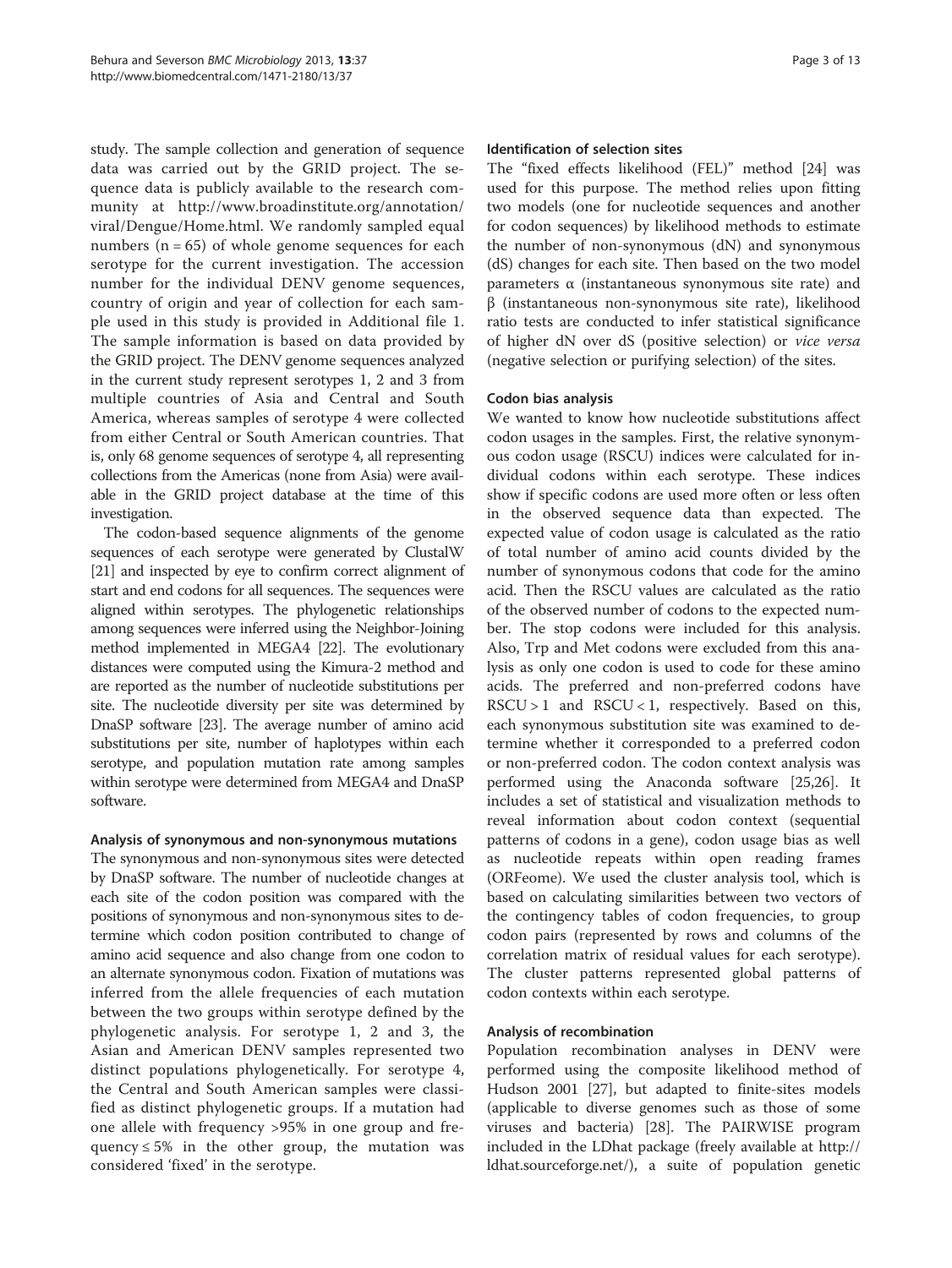recombination tools [[28](#page-12-0)] was implemented to analyze recombination in each serotype of DENV. The PAIR-WISE program performs estimation of the populationscaled recombination, 2Ner for haploid species, where Ne is the effective population size and r is the genetic map distance across the region. The composite likelihood method implements a finite-sites model to estimate the coalescent likelihood of two-locus haplotype configurations. The coding sequences of DENV genomes within each serotype were formatted by 'Convert', a program included in LDhat, to generate data files of sites and positions of mutations in the sequences of the sample. Then these files were used in the PAIRWISE analysis to generate likelihood lookup tables for sequence data of each serotype. The likelihood values utilized the estimated Watterson's theta per site, 100 as the maximum value of 2Ner for the grid and 101 as the number of points on the grid as recommended. The minimum numbers of recombination events (Rmin) were estimated by the Hudson and Kaplan (1985) [[29](#page-12-0)] method to describe the evidence for recombination across the coding region of the DENV genome. The dynamic programming algorithm of Myers and Griffiths (2003) [[30](#page-12-0)] implemented in the PAIRWISE program was used to identify a list of all pairs of sites with evidence of recombination. The positions of these pairs of sites in the DENV genome were used to determine if they are localized within codons (intracodon).

#### Coalescent simulation of codon sequences

The codon sequences of dengue virus serotypes were simulated by the coalescent method of Arenas and Posada (2010) [[20\]](#page-11-0). It is based on the coalescent with recombination method under a Wright-Fisher neutral model [[31\]](#page-12-0). The 'Netcodon' algorithm developed by Arenas and Posada (2010) [[20](#page-11-0)] was used to simulate DENV codon sequences with serotype specific recombination rates estimated by PAIRWISE and the M1 codon model. This codon model incorporates two categories (ω0 P0, ω1 P1) of values to represent proportions (P0 or P1) of non-synonymous to synonymous substitutions ( $\omega$ 0 or  $\omega$ 1) in the sample sequences. The other parameters such as mutation rate, nucleotide frequency of coding sequences, transition/transversion ratio estimated from the observed data by DnaSP [[23](#page-11-0)] were used in generating simulated data sequences. The simulation was carried out to generate 10 replicates of 65 samples, which generated 650 random sequences of the DENV coding genome. The simulated data were then analyzed by PAIRWISE to identify all the pair-wise sites showing evidence of recombination and to determine if they are localized within codons (intracodon).

#### Statistical analysis

All statistical analyses were performed in R. The 2x2 contingency tests were conducted either by Yeats's Chi

square tests or by Fisher's Exact tests depending upon the sample sizes. All p-values are two-tailed. Statistical significance of association between intracodon recombination and purifying selection was measured by hypergeometric tests as per method described in Fury et al. (2006) [[32](#page-12-0)]. Briefly, the distribution of sites of purifying selection (n1) and the sites showing intracodon recombination (n2) among all the recombination sites (n, which are identified from PAIRWISE analysis) were determined. The total number of possible choices for the two groups of sites was calculated as  $C(n, n1)^* C(n, n2)$ . Similarly, the total number of possibilities for choosing the purifying sites was  $C(n, n1)$ , whereas the number of possibilities for choosing the purifying sites showing evidence of intracodon recombination was  $C(n1, m)$ , where m is the total counts of sites showing evidence of both purifying selection and recombination within codons. Among the total number of sites in the genome identified as sites with intracodon recombination, the remaining n2-m sites were chosen among the remaining n-n1 purifying sites in  $C(n - n1, n2 - m)$  ways. Thus, the probability of hypergeometric distribution of sites showing association between the two (purifying selection and intracodon recombination) was calculated as  $[C(n, n1) \times C(n1, m) \times C]$ (n − n1, n2 − m)] / {C(n, n1)\* C(n, n2)}. P-values < 0.05 were considered statistically significant unless stated otherwise.

# Results

#### Dengue virus serotypes and genetic diversity

The sequence data investigated in this study represent genome-wide coding sequences of DENV  $(n = 260$ isolates) from different countries. While samples of DENV serotype 1, 2 and 3 are derived from both Asian and American countries, the collections of serotype 4 are limited to Central and South American countries (Additional file [1\)](#page-11-0). The sequences of serotype 4 available by the GRID project are only from Americas. Thus, serotype 1, 2 and 3 sequences represented geographically more diverse samples unlike the serotype 4 sequences. Accordingly, the genetic diversity observed within serotype 1, 2 or 3 samples was higher than that of serotype 4 samples. The average number of nucleotide differences ranges from 168 to 492 among the samples. The nucleotide diversity  $(\pi)$  is ~ 0.04 among samples belonging to serotype 1, 2 and 3 and 0.01 for serotype 4. The neighbor-joining phylogenetic tree analyses of the coding sequences also show that samples of serotype 1, 2 and 3 are associated with two groups corresponding to Asian and American DENV isolates whereas those of serotype 4 represent a monophyletic group (Figure [1\)](#page-4-0). However, diversity within serotype 4 is also evident that corresponds to the Central and South American DENV isolates, respectively.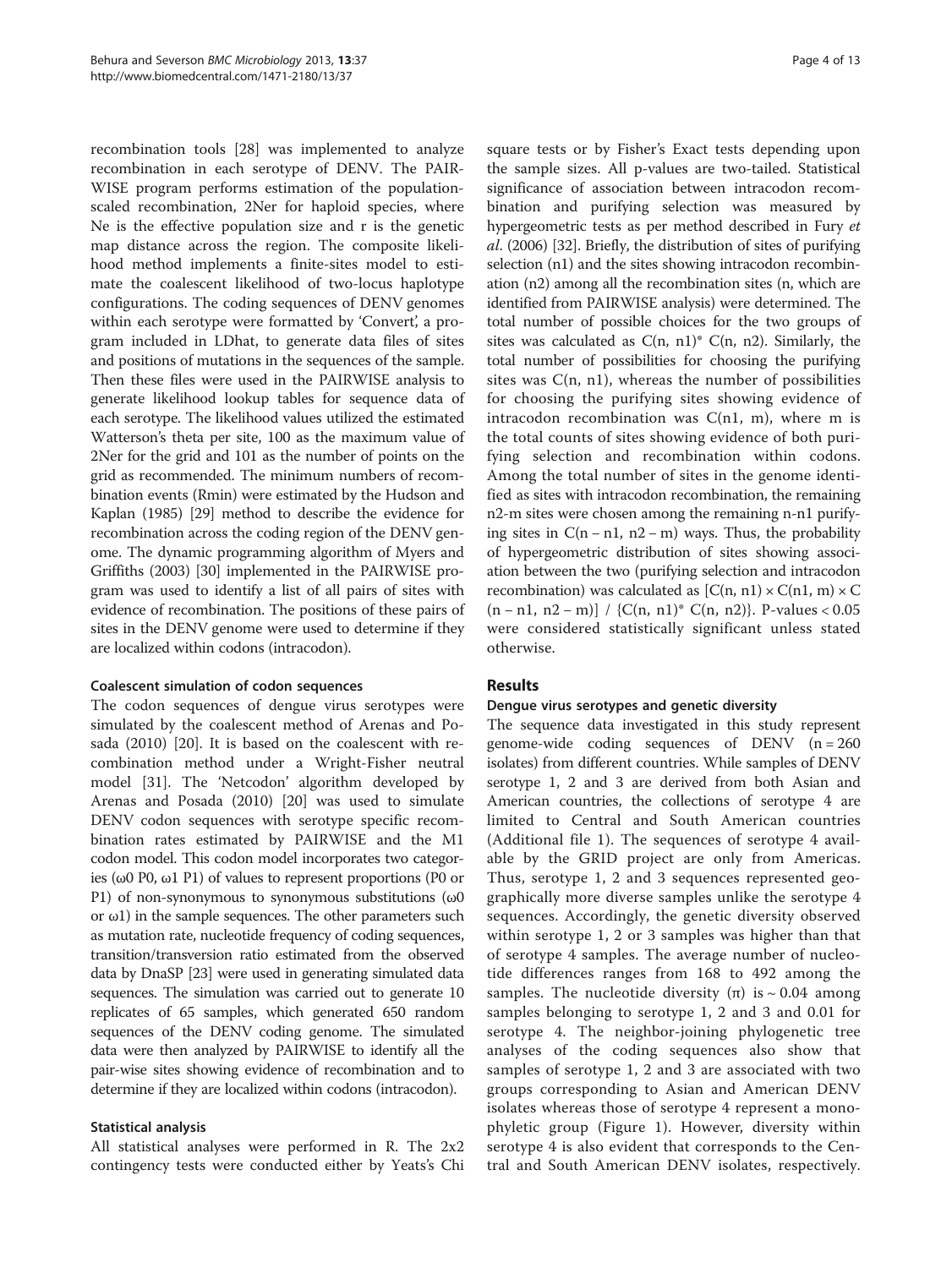<span id="page-4-0"></span>

More than 80% of the nucleotides in the coding sequences of the DENV genome remain fixed. Although this suggests that these isolates are genetically very similar, about 1500 to 2000 sites (15% - 18% of the total sites) reflect nucleotide substitutions among them across serotypes. Furthermore, the relative rate of transition versus transversion substitutions (Additional file [2\)](#page-11-0) also suggests that the nucleotide substitution patterns are biased towards excess transitions over transversions among the samples in each serotype.

#### Synonymous and non-synonymous substitutions

The counts of synonymous and non-synonymous substitution sites are shown in Table 1, and indicate that nearly 80% of all the substitutions in the DENV genome are synonymous. The number of synonymous and nonsynonymous changes at  $1<sup>st</sup>$ ,  $2<sup>nd</sup>$  and  $3<sup>rd</sup>$  codon positions of each serotype is also shown in Table 1. It shows that the number of silent changes at the  $1<sup>st</sup>$  position of codons among the samples of serotypes 1, 2 and 3 are similar to that of serotype 4, in spite of differences in the overall nucleotide diversity among the serotypes. However, as expected, most of these changes are associated with the 3rd position of codons. The results further

reveal that many codons for Leu, Ser and Arg are associated with more than one substitution in the same codon. The Leu codons are associated with nucleotide substitutions at either the  $1<sup>st</sup>$  or  $3<sup>rd</sup>$  position or at both 1<sup>st</sup> and 3<sup>rd</sup> positions with nearly similar proportions

Table 1 Number of synonymous and non-synonymous changes in DENV serotypes

| Category     | <b>Position 1</b> | <b>Position 2</b> | <b>Position 3</b> | Codons |
|--------------|-------------------|-------------------|-------------------|--------|
| DENV1-Syn    | 152               | 0                 | 1333              | 1420   |
| DENV1-Nonsyn | 128               | 112               | 129               | 244    |
| DENV2-Syn    | 120               | 0                 | 1212              | 1281   |
| DENV2-Nonsyn | 109               | 96                | 111               | 211    |
| DENV3-Syn    | 121               | 0                 | 1129              | 1197   |
| DENV3-Nonsyn | 102               | 117               | 100               | 218    |
| DENV4-Syn    | 112               | 0                 | 1259              | 1370   |
| DENV4-NonSyn | 102               | 103               | 109               | 314    |

Dengue virus serotypes are listed as DENV1, DENV2, DENV3 and DENV4. Syn: synonymous changes. Nonsyn: non-synonymous changes. Position 1/2/3: 1st, 2<sup>nd</sup> and 3<sup>rd</sup> positions of codons. For synonymous changes, the 3<sup>rd</sup> position substitutions are predominant as expected. However, for non-synonymous changes, all the three positions of codons undergo changes with no significant bias with any specific position. Number of codons associated with non-synonymous (Non-syn) or synonymous (Syn) changes in each serotype are shown in the last column.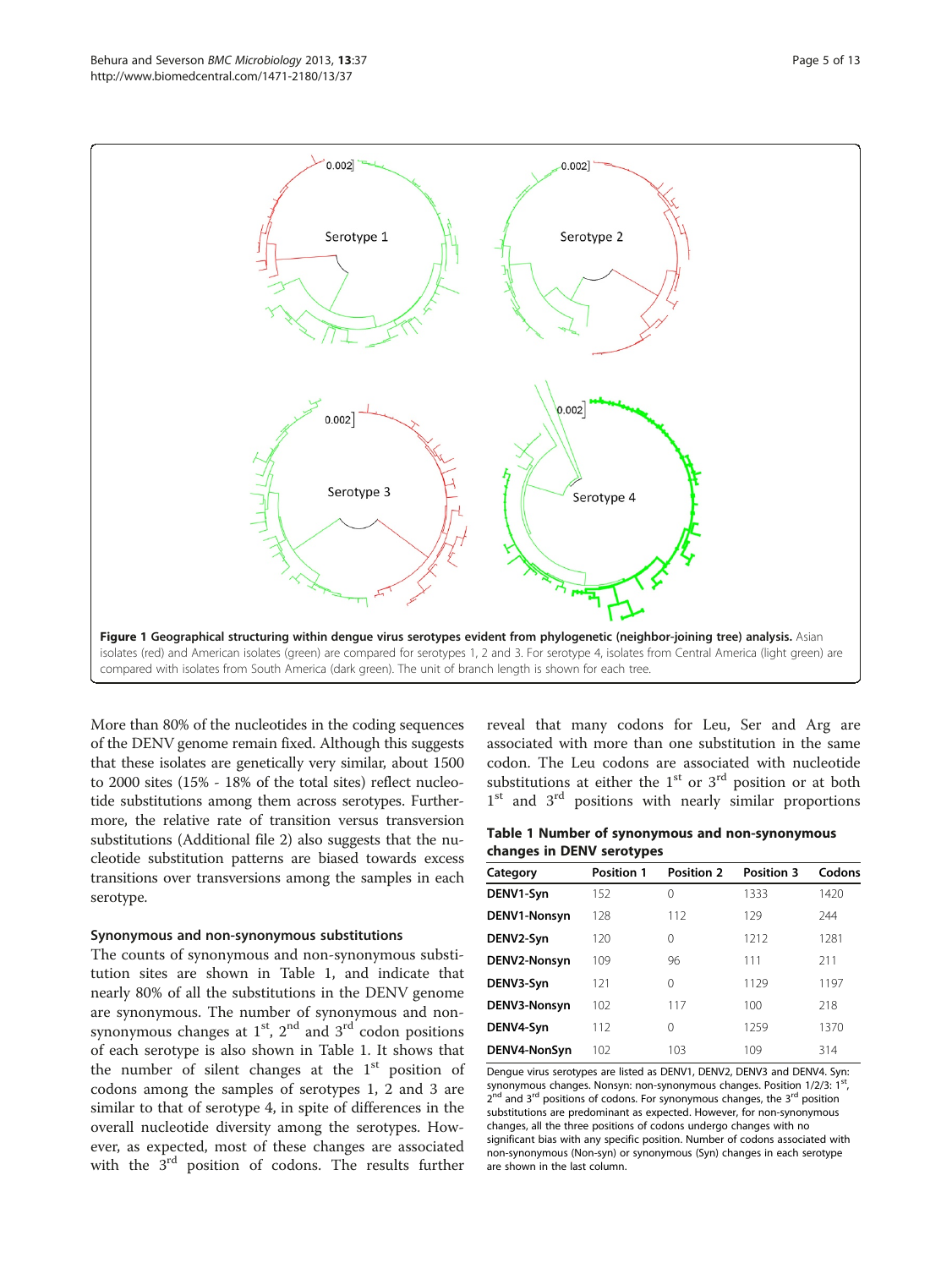(Figure 2). Figure 2 clearly shows that a similar pattern is absent in the Arg and Ser codons. The silent changes of Arg and Ser codons are mostly in the  $3<sup>rd</sup>$  position, although changes in the  $1<sup>st</sup>$  position are also evident. This suggests that  $1<sup>st</sup>$  positions in DENV Ser and Arg codons, but not the Leu codons may be under selection (translational) constraint. There are no changes at the  $2<sup>nd</sup>$  position of codons in dengue virus isolates we examined (although serine codons can have such silent changes).

We observed that the non-synonymous substitutions  $\sim$  300 in total) are distributed in nearly equal numbers among the three codon positions (Table [1](#page-4-0)). Although 1<sup>st</sup> and 2nd codon positions are generally associated with non-synonymous changes of codons, this result suggests that there is no such bias of specific codon positions in accumulating non-synonymous changes in DENV. It was further found that, in the DENV genome, synonymous and non-synonymous changes occur at more than one position  $(1<sup>st</sup>, 2<sup>nd</sup>$  and  $3<sup>rd</sup>$  positions of codons) within codons (Table [2\)](#page-6-0). Of note, while substitutions at multiple positions within non-synonymous codons are as frequent as single substitutions with isolates of serotypes 1, 2 and 3, substitutions at multiple positions were absent among the serotype 4 isolates. The non-synonymous changes account for an average of 0.013 to 0.018 amino acid substitutions per site in serotypes 1, 2 and 3, and 0.005 in serotype 4.

# Fixation of synonymous versus non-synonymous substitutions in DENV genes

Many substitutions show fixation tendency in DENV. This was more prominent among the inter-continental isolates (Asian and American) of serotypes 1, 2 and 3 compared to serotype 4 isolates (South and Central America). The

number of such sites and the total number of substitutions in individual genes are listed in Additional file [3](#page-11-0). It shows that the fixed sites are differentially distributed among the genes. Based on 2x2 contingency tests (Pearson Chi Square), it was found that synonymous or nonsynonymous sites which show fixation or non-fixation tendency among samples are significantly biased in specific genes of DENV. Genes encoding membrane glycoprotein precursor M, envelope protein E, and nonstructural proteins NS2A and NS5 show significant bias in the fixed and non-fixed substitutions in serotype 1. In serotype 2, only two genes (anchored capsid protein C and nonstructural protein NS4B) show such a pattern, whereas only one gene (nonstructural protein NS3) reflects this pattern in serotype 3. In the serotype 4 isolates, no gene shows such substitution sites. In serotype 4 isolates, only 2-4% of the substitution sites are fixed between Central and Southern American DENV isolates compared to 30-40% of such sites between Asian and American serotype 1, 2 and 3 DENV isolates.

It was also observed that geographical populations within serotypes show extensive codon usage bias. Based on the relative synonymous codon usage (RSCU) index of dengue samples of Asia and America (or South and Central America), it was found that codon preferences or non-preferences were significant between geographical origins (Table [3\)](#page-6-0). In the serotype 3 isolates, the association of codon preferences or non-preferences between American and Asian countries was not significant, although rare codon fixation was higher in frequency than that of frequent codons.

Interestingly, the most biased codon usage (at least two fold change in RSCU) is associated with codons of

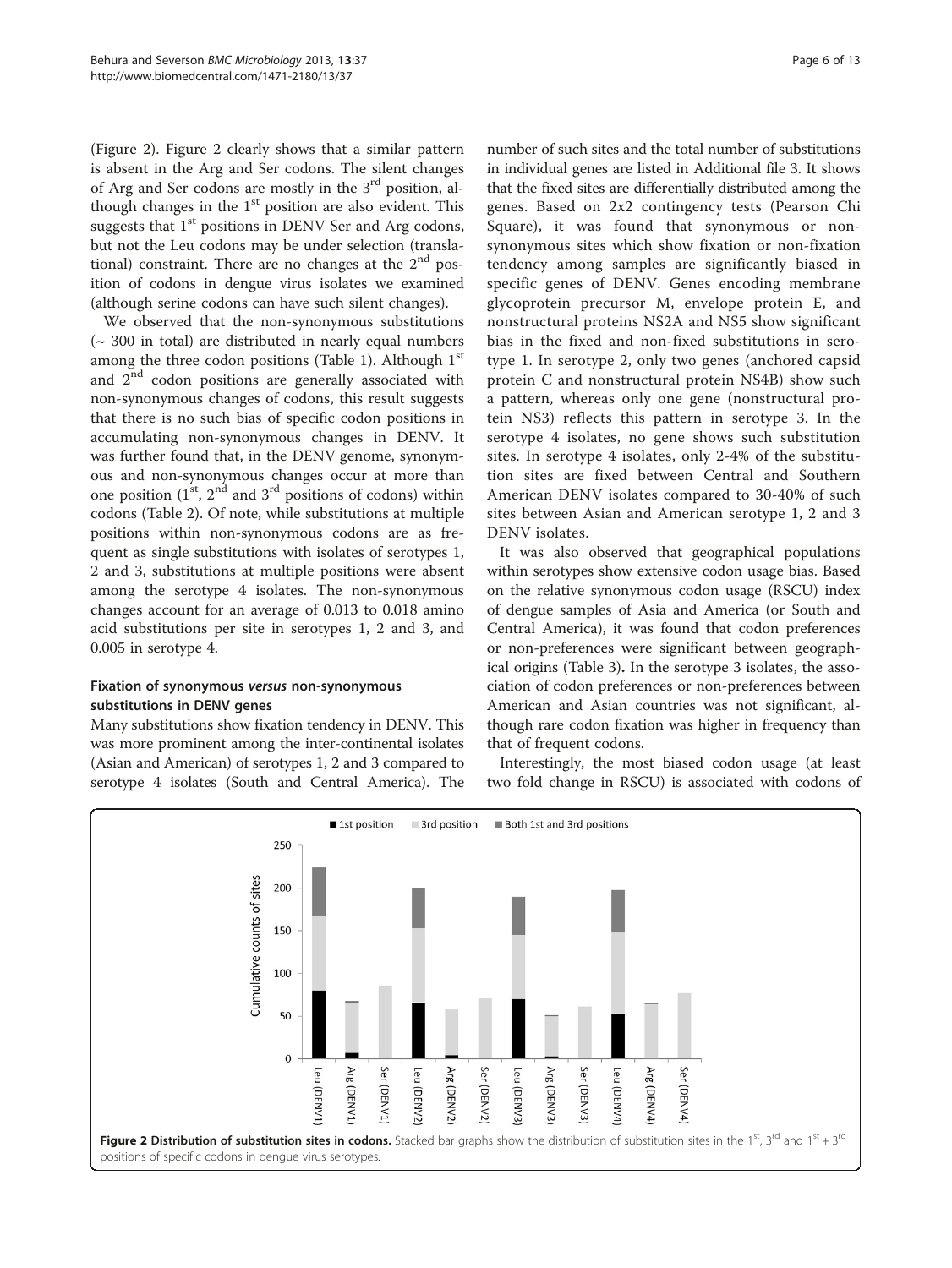<span id="page-6-0"></span>Table 2 Synonymous and non-synonymous changes at one or more positions within codons

|            | Serotype Nonsyn_multiple Nonsyn_single Syn_multiple Syn_single |     |    |      |
|------------|----------------------------------------------------------------|-----|----|------|
| DFNV-1     | - 125                                                          | 119 | 85 | 1355 |
| DENV-2 105 |                                                                | 106 | 55 | 1231 |
| DENV-3 101 |                                                                | 117 | 45 | 1148 |
| DENV-4     | $\cap$                                                         | 314 | 58 | 1312 |

More than one codon position is associated with synonymous (Syn) as well as non-synonymous (Nonsyn) changes in DENV. The numbers of such codons (Syn\_multiple and Nonsyn\_multiple) are shown along with codons where only one site has a substitution.

four amino acids: Gly, Pro, Ser and Thr (Additional file [4](#page-11-0)). These amino acids are among the abundant residues in DENV proteins (each contributes to >4% of total amino acid residues; note that the percentage of representation of the 20 amino acids to DENV proteins ranges from 1 to 10). The number of sites that are preferred in DENV is relatively less in number than the sites that are associated with non-preferred codons, a pattern which is consistent irrespective of geographical origin. This suggests that the balance between mutation and codon selection in dengue virus is probably maintained irrespective of geographical structuring within serotypes.

#### Context patterns of nucleotides in coding sequences

The nucleotide context patterns of codon sequences of DENV were investigated. The base frequencies of  $1<sup>st</sup>$ ,  $2<sup>nd</sup>$  and  $3<sup>rd</sup>$  positions of codons are shown in Figure [3.](#page-7-0) It shows that A and G frequencies are relatively higher than C and T in the  $1<sup>st</sup>$  positions of codons, whereas frequencies of A and T are relatively more frequent than that of C and G in the  $2<sup>nd</sup>$  positions of codons in all four serotypes. On the other hand, in the  $3<sup>rd</sup>$  positions of codons, the frequency of A is higher than that of C, G or T. The  $3<sup>rd</sup>$  position of codons, being the silent

|  |  |  |  |  |  | Table 3 Codon usage bias in dengue virus |  |
|--|--|--|--|--|--|------------------------------------------|--|
|--|--|--|--|--|--|------------------------------------------|--|

position, this result suggests that A-ending codons are preferred in DENV genes. This pattern is highly consistent among the samples in each serotype (data not shown). The nucleotide context patterns (i.e., given a nucleotide, how frequently it makes neighboring context with itself or the other three nucleotides) were also investigated in the coding sequences of the samples. Figure [3](#page-7-0) shows frequency of each of the 16 possible nucleotide contexts. It shows that AA and GA nucleotide contexts are relatively more frequent than any other contexts in the coding sequences of the DENV genome. The CG contexts are least abundant in DENV genes. This pattern of nucleotide context frequencies is very similar among the samples in each serotype (Pearson correlation coefficient is greater than 0.93).

The codon context maps of DENV genomes for the four serotypes were generated using the Anaconda algorithm [\[26\]](#page-12-0). The codon context maps for each serotype show the relative propensity of each codon to pair with either itself or other codons (61x61 possible pairs) (Additional file [5](#page-11-0)). The maps indicate that although codon context patterns are overall highly similar among the four serotypes, individual contexts have variation between serotypes. By examining the nucleotide composition images of codon pairs generated from Anaconda analysis (data not shown), it was found that  $(A)(A/T)$ (A)-(A)(A/T)(A) sequences are the most abundant codon contexts in the DENV genome. Conversely, the  $(C/G)(C/A)(C/G)-(C/G)(C/A)(C/G)$  patterns are generally avoided in the codon context sequences. Based on frequencies of individual codon contexts among the four serotypes, the Anaconda algorithm was also used to group the serotypes, which revealed that codon context patterns of DENV-1 and DENV-3 are more closely related than DENV-1 vs. DENV-2 or DENV-1 vs. DENV-4 (data not shown). DENV-2 and DENV-3 are

| <b>DENV-1</b>                     | RSCU > 1 in Asian DENV            | RSCU < 1 in Asian DENV         | p value  |
|-----------------------------------|-----------------------------------|--------------------------------|----------|
| RSCU > 1 in American DENV         | 91                                | 160                            | 0.02     |
| RSCU <1 in American DENV          | 193                               | 112                            |          |
| DENV-2                            | $RSCU > 1$ in Asian DENV          | $RSCU < 1$ in Asian DFNV       |          |
| RSCU > 1 in American DENV         | 35                                | 121                            | 0.000004 |
| RSCU <1 in American DENV          | 155                               | 79                             |          |
| <b>DENV-3</b>                     | $RSCU > 1$ in Asian DENV          | $RSCU < 1$ in Asian DENV       |          |
| RSCU > 1 in American DENV         | 80                                | 132                            | 0.08     |
| RSCU <1 in American DENV          | 138                               | 116                            |          |
| <b>DENV-4</b>                     | RSCU > 1 in Central American DFNV | RSCU <1 in South American DFNV |          |
| RSCU > 1 in Central American DENV |                                   | 13                             | 0.004    |
| RSCU <1 in SouthAmerican DENV     | 22                                | 16                             |          |

Number of synonymous codons that are used either more than expected (frequent) or less than expected (rare) between Asian and American isolates of DENV serotype 1, 2 and 3 (or between South and Central American isolates of DENV4).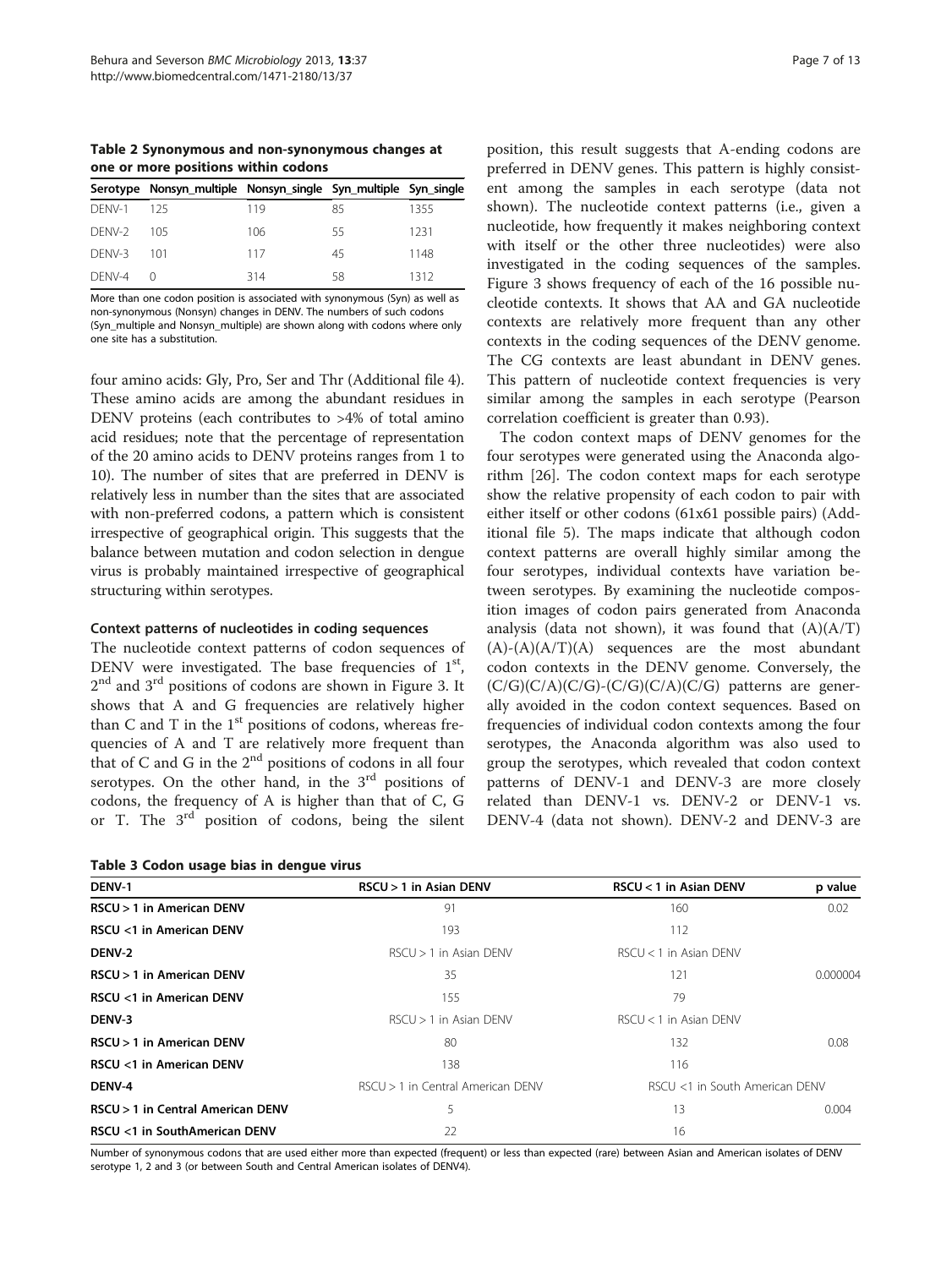<span id="page-7-0"></span>

closer in the codon context patterns than that of DENV-2 vs. DENV-4 or DENV-1 vs. DENV-2.

#### Identification of sites under selection

The DENV isolates were further characterized to identify sites within codons under positive and negative selection within each serotype. Using fixed effects likelihood methods (see [Methods](#page-1-0)), we identified 521-743 sites within serotypes that are associated with negative selection in DENV (Additional file [6\)](#page-11-0). However, the sites under position selection in the DENV genome were exceptionally low (less than 4) in each serotype. The majority of the selected sites are localized in the NS3 and NS5 genes (Table 4). The sequences encoding the 2k signal peptide [\[33\]](#page-12-0) of NS4A and also sequences of anchored capsid protein C show the least number of selected sites suggesting extensive bias in natural selection of individual genes of DENV. Many of the negatively selected sites show fixation tendency within serotypes. A total of 287 of the 743 negatively selected sites (38.6%) of DENV-1, 165 of the 693 negatively selected sites (23.8%) of DENV-2, and 190 of the 521 negatively selected sites (36.4%) of DENV-3 showed fixation tendency where frequency of each site was > 95% in one geographical region compared to  $< 5\%$  frequency in the other (i.e. Asian and American populations). In DENV-4, a total of 33 of the 615 negatively selected sites (5.3%) showed similar fixation tendency either in the South American population or the Central American population. None of positively selected sites, however, show such fixation tendency within any serotype. These

results suggest that although selected sites are generally thought to be beneficial for the organism, the negatively selected sites rather than the positively selected sites seem to be beneficial to DENV.

# Relationship between intracodon recombination and purifying selection in dengue virus

To test whether recombination may have an effect on the purifying sites in the DENV genome, we determined the population recombination events within each serotype using the 'PAIRWISE' composite likelihood method described by McVean et al. (2002) [\[28\]](#page-12-0). The sites with minimum numbers of recombination events in samples

# Table 4 Number of sites selected in the investigated samples of the four dengue virus serotypes

| Gene                                 | DENV-1 | DENV-2 | DENV-3 | DENV-4 |
|--------------------------------------|--------|--------|--------|--------|
| 2K protein                           | 1      | 6      | 4      | 3      |
| anchored capsid protein C            | 9      | 11     | 11     | 13     |
| nonstructural protein NS2B           | 29     | 27     | 20     | 27     |
| membrane glycoprotein<br>precursor M | 35     | 33     | 24     | 32     |
| nonstructural protein NS4A           | 36     | 23     | 24     | 31     |
| nonstructural protein NS2A           | 49     | 55     | 28     | 35     |
| nonstructural protein NS4B           | 51     | 57     | 36     | 46     |
| nonstructural protein NS1            | 82     | 77     | 53     | 56     |
| envelope protein E                   | 114    | 82     | 85     | 89     |
| nonstructural protein NS3            | 138    | 140    | 109    | 124    |
| nonstructural protein NS5            | 199    | 182    | 127    | 159    |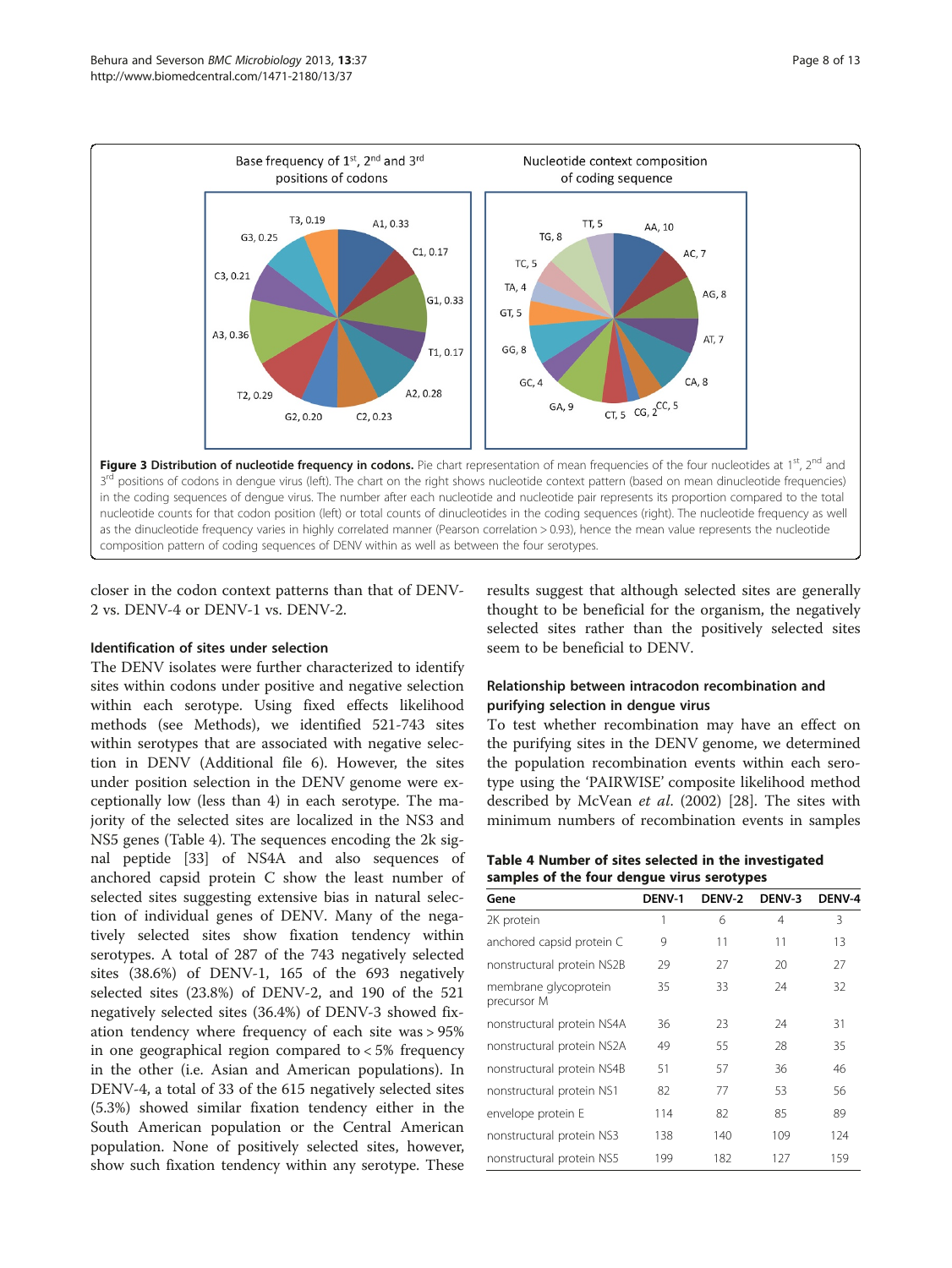<span id="page-8-0"></span>were determined from 'PAIRWISE' analysis according to Hudson and Kaplan (1985) [\[29](#page-12-0)]. Figure 4 shows the hypergeometric distribution of the recombination sites between sites associated with intracodon recombination and sites under purifying selection within each serotype. Of all the sites showing evidence of recombination (ranging from 321 to 352 among the serotypes), the majority of them (more than 84%) corresponded to sites under purifying selection in the four serotypes. The analysis further shows that intracodon recombination does occur in the DENV genome, albeit with low frequency  $\langle \, \langle 5 \rangle \rangle$ of all recombination sites) within the four serotypes. The number of intracodon recombination sites ranges from 9 to 23 as shown in Figure 4. Although intracodon recombination is low in frequency, as much as 50% of the pairwise sites are under purifying selection. This clearly suggests significant enrichment ( $p < 0.05$ ) of sites under purifying selection with the sites associated with intracodon recombination in DENV.

To investigate whether this pattern of intracodon recombination is a true representation of the DENV genome, we performed coalescent simulation of codon sequences to infer the relationship between intracodon recombination and purifying selection in simulated sequences. The simulations were performed according to methods of Arenas and Posada (2010) [\[20](#page-11-0)]. Five independent simulations were performed with the same parameters, but with increasing proportions of sites (5%,

10%, 20%, 40% and 50%) with omega = 0.1. The omega value 0.1 was selected based on observed average dN/dS values of DENV sequences. The results of simulation data clearly showed that with the increase in the proportion of purifying selection, the number of intracodon recombination events increases, but to a certain limit  $(n = 26)$ . Then the number of intracodon recombination events decreases even if the sites under purifying selection increase in number (Figure [5\)](#page-9-0). This suggests that enrichment of purified selection sites among the sites associated with intracodon recombination is not a random chance of observation in the sampled sequences but may be a real representation of association between the two factors. However, there may be a threshold for the cause/effect of purified selection on numbers of intracodon recombination events in DENV as suggested by the simulation results.

# **Discussion**

The present investigation was carried out to better understand the molecular evolution of coding sequences of DENV isolates of the four serotypes from different geographical regions. The study utilized a random sampling of sequence data from the GRID project, which is intended to provide a detailed description of DENV ecology and evolution across time and space among a collection of world-wide isolates. Our efforts were limited to enhancing our understanding of polymorphisms in codon



among codon sites showing evidence of intracodon recombination in dengue virus serotypes. The total number of sites that show evidence of recombination is shown within the box but outside the two circles. Of these, the number of sites showing intracodon recombination and sites under purifying selection is shown in solid and dashed line circles. The number of sites under both selection and intracodon recombination is shown in the overlapping region of the two circles. The p-value above each serotype (shown as DENV-1, DENV-2, DENV-3 and DENV-4) represents the statistical significance of a hypergeometric test to reject the null assumption that the observed enrichment pattern is a random event.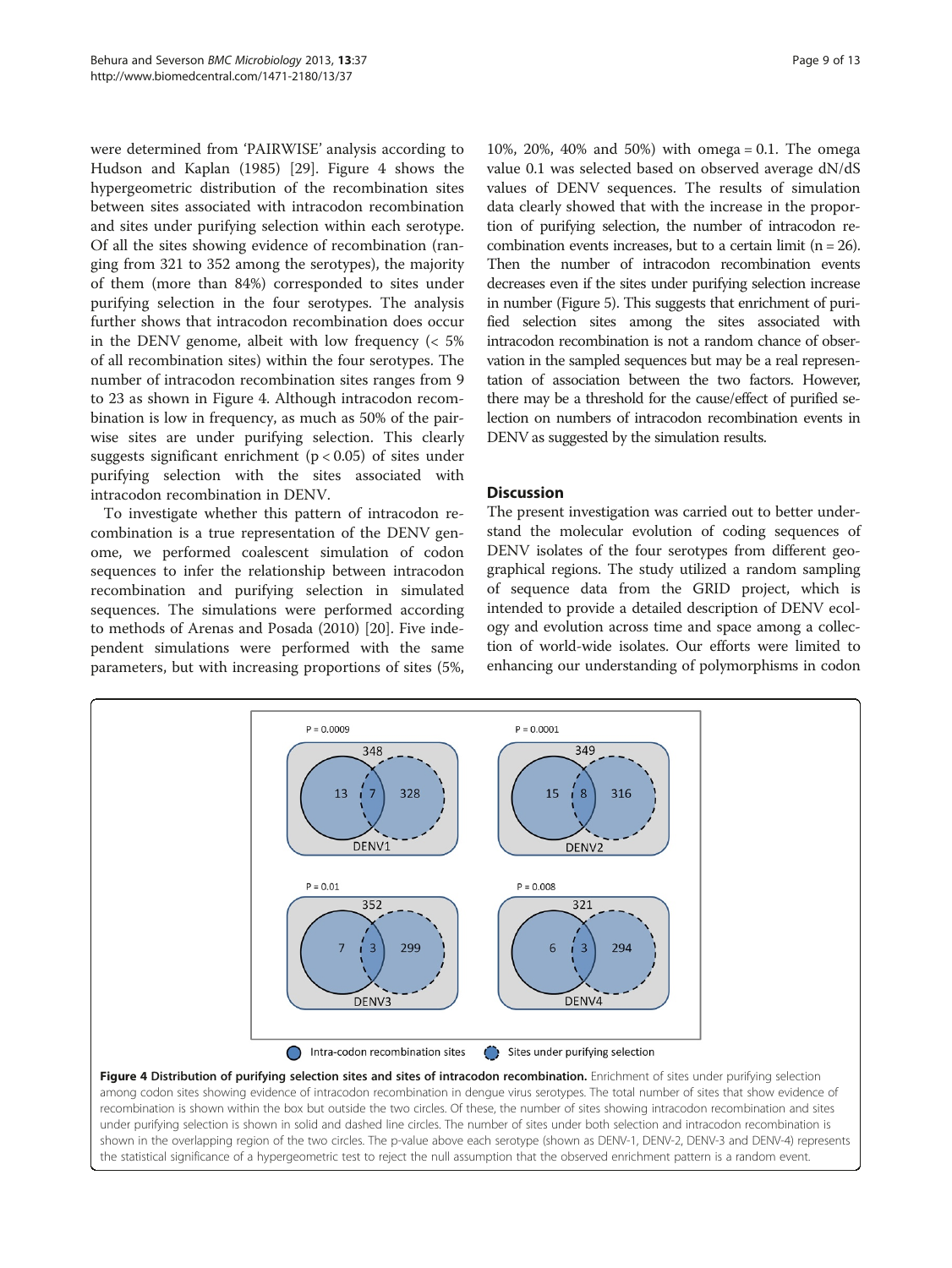<span id="page-9-0"></span>

sequences and how these relate to recombination and selection sites in DENV.

The phylogenetic relationships among DENV genomes corresponded to their geographical origins, indicating phylogeographic diversity of gene sequences among isolates. The mean distance of genetic diversity within serotypes varies according to the extent of geographical dispersal of isolates. Serotype 4 isolates, which were limited to Central and South American origin, showed relatively low genetic diversity compared to serotypes 1, 2 or 3 that consisted of isolates from countries in both Asia and the Americas. Although we have focused on intraserotype genetic diversity in this work, comparisons between serotypes of DENV isolates has also been reported by other studies [\[34,35\]](#page-12-0). According to these studies, it is believed that clade replacement and related stochastic events associated with geographical structures may lead to serotype differentiation. However, the substitution rates are very homogenous across serotypes [\[34\]](#page-12-0).

Results from our study showed that positively selected sites are exceptionally rare in DENV isolates of each serotype. Moreover, no sites of positive selection were found in DENV isolates from the Americas (serotype 4). It has been estimated that more than 90% of all nonsynonymous mutations in the DENV genome lack any evidence of benefit for the organism and can be considered deleterious [[36\]](#page-12-0). In that study, Holmes found that non-synonymous variations are abundant in DENV populations within individual humans, whereas the frequency of non-synonymous mutations in inter-host comparisons is very low. Thus, the loss of long-term non-synonymous variation is the signature of extensive purifying selection in the DENV genome.

We asked whether fixation of specific synonymous codons between American and Asian DENV is associated with selection for codon optimization within serotypes. To determine that, the synonymous mutations that resulted in generation of preferred and non-preferred codons were counted in both populations, and our results show that synonymous substitutions between Asian and American DENV isolates are significantly associated with codon preferences or non-preferences. One of the significant observations from this study is that several codons undergo fixed substitutions (Additional file [2\)](#page-11-0) at the 3rd position (mostly A to G changes) between Asian and American DENV isolates. These silent substitutions show extensive changes in the RSCU value of the codons. In many cases, the RSCU is less than 0.5 in one geographic population but greater than 2 in the other geographic population, suggesting that they are used in a very biased manner between Asian or American DENV isolates. Codon usage bias is an important evolutionary feature of the DENV genome, where it has been suggested that closely related isolates have more similar codon usage patterns than more distantly related isolates [\[37](#page-12-0)]. The same study [\[37\]](#page-12-0) further showed that codon bias can be used as an indicator of serotype differentiation in DENV. In this context, our results suggest that fixed mutations at silent positions of codons contribute to biased usage of codons between geographical samples of dengue virus. This further indicates that substitutions, even if they are silent, can play an important role in geographical diversity in the virus. Whether fixation of such sites is associated with evolutionary benefit to the virus is yet to be investigated, although it is possible that codon bias can be beneficial [[38](#page-12-0)]. The relevance of codon bias of DENV is also thought to a co-evolutionary relationship with the vector mosquito Aedes aegypti [\[39\]](#page-12-0). In this context, it has been shown that codon bias of genes is the most influential factor among other intrinsic features of mosquito genes to have a significant effect on transcriptional responsiveness to infection by DENV [[40](#page-12-0)]. Thus, it seems likely that fixed changes between Asian and American DENV isolates pertaining to differential usage of synonymous codons may have a role in molecular interaction with the mosquito genotypes prevailing in the regions [[41-43\]](#page-12-0).

Rate of mutation in arthropod-borne viruses (arboviruses) is generally lower compared to that of viruses that infect vertebrate hosts directly [[44](#page-12-0)]. The trade-off effect on arboviruses including DENV obligated to adapt alternatively into the invertebrate vector and vertebrate host is believed to be associated with reduced rate of mutations. Thus, DENV evolution is also subjected to trade-off effects by the vector wherein fitness of the virus improves when it replicates in one cell line compared to alternative passages in both mosquito and human cells [[45\]](#page-12-0). It has been suggested that the tradeoff effect may be responsible for evolution of distinct lineages within DENV serotype as seen in the case of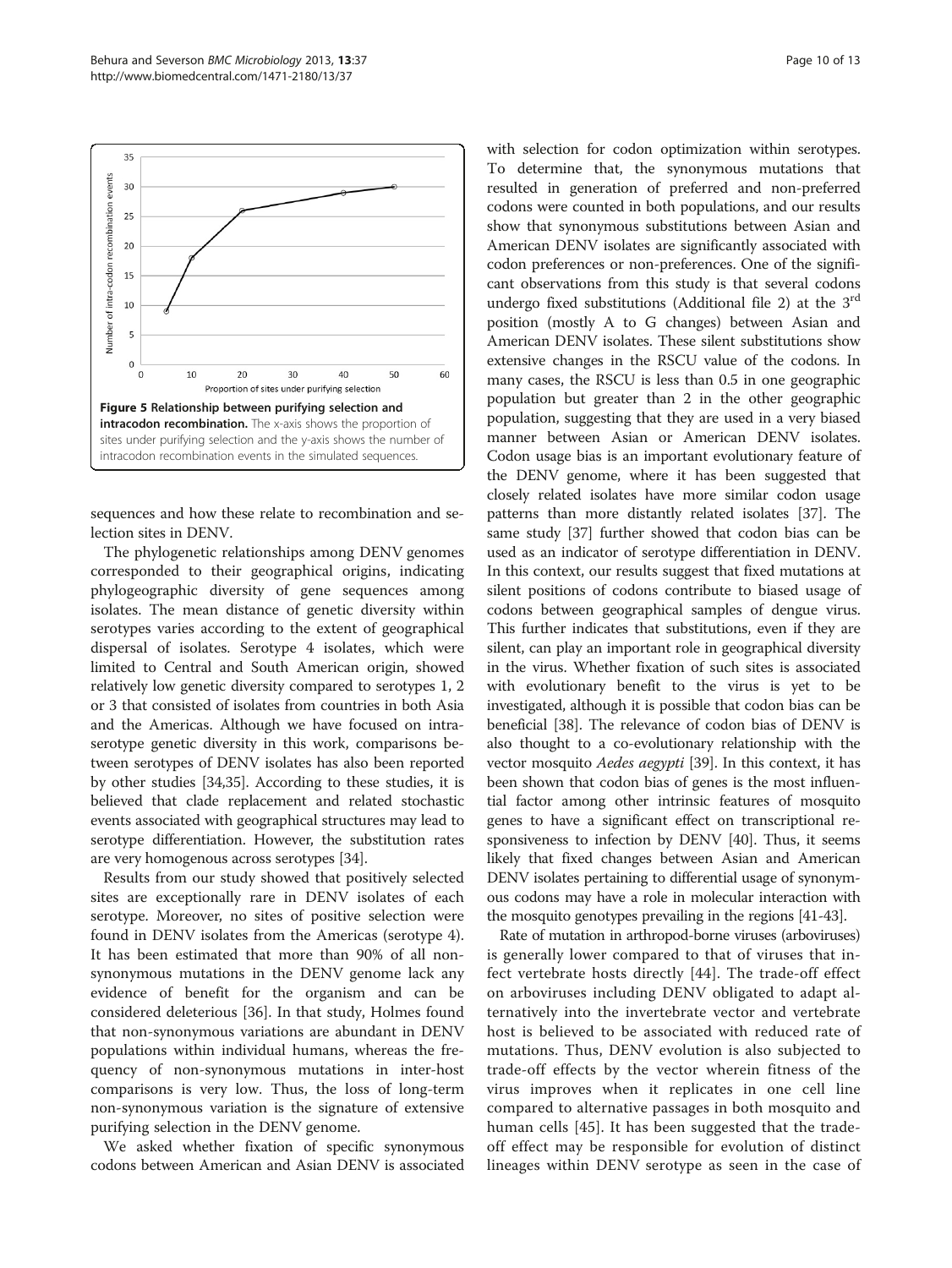serotype 1 in Columbia [\[46](#page-12-0)]. According to this study [[46](#page-12-0)], hyperendemic infections of dengue in humans contributed to relaxing the trade-off effect on the virus from the mosquito vector population in the region. Although elevated mutational rate in viruses is primarily due to the lack of proof-reading activity of RNAdependent RNA-polymerases, relaxation of vector associated trade-off effects on virus may also lead to increased rate of substitutions in dengue virus [[46](#page-12-0)]. Based on these studies and the studies suggesting that nucleotide substitution patterns may have co-evolutionary links between mosquito and virus [[39\]](#page-12-0), it is thus likely that evolution of dengue virus is intricately dependent upon selective pressure resulting from both host (relating to immune status) and mosquito (relating to vectorial capacity) [[47](#page-12-0)]. Thus, spatial population and phylogenetic analyses of DENV are essential for better understanding the history and epidemiology of the disease [[48](#page-12-0)].

According to the selection-mutation-drift theory [\[49](#page-12-0)], some codons are used preferentially over alternate synonymous codons for better efficiency of translation of a gene, while mutation and drift balances the selection force on that gene. In this context, the results from our investigation indicated an excess of non-preferred codons over preferred codons suggesting that synonymous sites are under relaxed selection in DENV. Thus, the balance between selection and mutation likely contributes to the widespread prevalence of silent sites which are weakly selected in the DENV genome. While GC percentage can have a significant influence on codon bias, the DENV genome shows  $\sim$ 50% GC content in the coding sequences, wherein the effective number of codons within each serotype typically varies from 48 to 51. At the same time, it is known that changes in the  $1<sup>st</sup>$  and  $2<sup>nd</sup>$  positions can have an effect on compositional bias of amino acids of proteins in insects [[50](#page-12-0)-[52\]](#page-12-0). In the DENV genome, we found that the fixed mutations leading to differential usage of codons are primarily associated with four specific amino acids: Gly, Pro, Ser and Thr. Although the importance of fixed mutations for these specific amino acids in DENV is not clear, it has been shown that either specific residues in the glycoprotein or motifs of Gly-, Pro-, Ser- and Thr-rich regions are likely to have important roles in host infectivity probably by protein-protein interaction or simply protein function for attachment with host glycoproteins [\[53](#page-12-0)-[55](#page-12-0)].

In the DENV genome, a majority of the pair-wise recombination sites correspond to sites with synonymous substitutions. However, recombination was also evident between sites with non-synonymous substitutions. Depending upon whether both the sites in the pairwise recombination are either synonymous or nonsynonymous, there exists a significant relationship between synonymous/ non-synonymous sites and sites with inter- and intracodon recombination (data not shown).

This shows that while recombination between nonsynonymous sites represents nearly similar numbers of inter- and intracodon sites, recombination events between synonymous sites are significantly biased towards inter-codon recombination. The inter-codon recombination events in the DENV genome occur primarily between the  $3<sup>rd</sup>$  position of two codons whereas the intracodon recombination events occur among all the three codon positions without any bias. The  $3<sup>rd</sup>$  codon position being the silent substitution position, recombination between silent sites of codons explains higher synonymous changes than non-synonymous changes (purifying selection) throughout the DENV genome. The results of our study further reveal that the frequency of intracodon recombination has a significant association with the extent of purifying selection in DENV (Figure [4\)](#page-8-0). This suggests that intracodon recombination contributes to relatively higher synonymous than non-synonymous changes per site in DENV. It is likely that intracodon recombination may be responsible in part for a reduction in non-synonymous mutations of DENV among human hosts. Non-synonymous variations are abundant in viral populations within individual humans, whereas the frequency of non-synonymous substitutions in inter-host comparisons is very low [\[36\]](#page-12-0).

Our data has further revealed that only specific residues of the DENV polyprotein are associated with intracodon recombination where substitutions occur at multiple positions within codons (data not shown). These codons primarily encode leucine, and to some extent serine and arginine, and are often associated with synonymous substitutions in the  $1<sup>st</sup>$  as well as the  $3<sup>rd</sup>$ position. Moreover, the results from simulation studies (Figure [5\)](#page-9-0) indicate that the relationship between intracodon recombination and purifying selection is non-linear, and also has a threshold point after which we may not observe more intracodon recombination even if the number of sites under purifying selection increases.

# Conclusions

The results obtained from this study provide insights into the nature of nucleotide substitution patterns in DENV serotypes in a genome-wide manner and reveal evidence for translational selection of specific sites between Asian and American DENV isolates. Specific sites in the DENV genome are associated with biased usages of synonymous codons between Asian and American DENV populations suggesting that translational selection has a role in the evolution of dengue virus. The study also indicates that fixation of specific mutations leads to codon usage bias in dengue virus. One of the interesting findings is that only three amino acids (Leu, Ser and Arg) in the DENV polyprotein are associated with multiple substitutions within codons. Furthermore,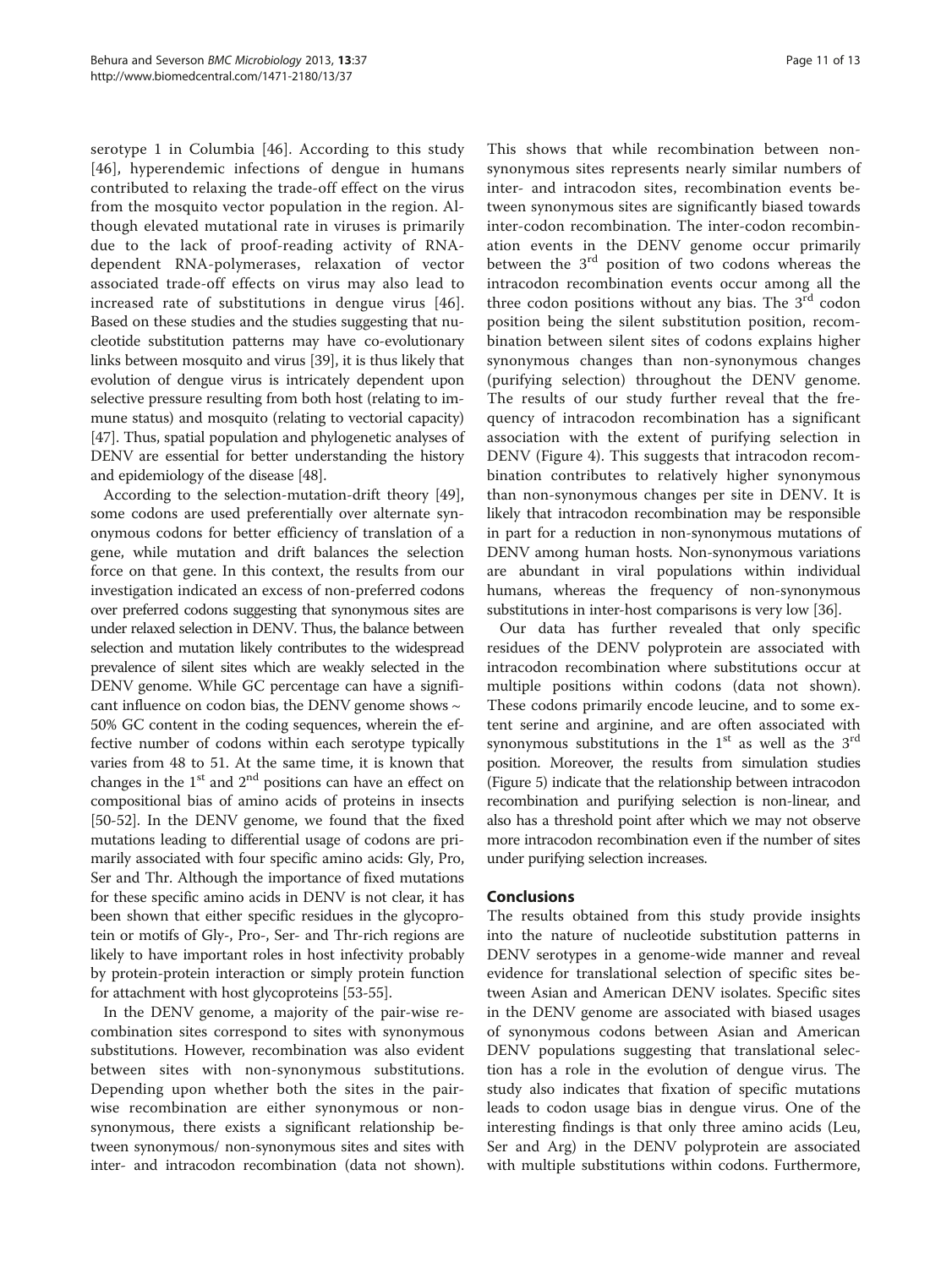<span id="page-11-0"></span>the results of this study suggest, for the first time, that intracodon recombination does occur in DENV and is significantly associated with the extent of purifying selection in each serotype. This suggests that genetic recombination within codons plays an important role in maintaining extensive purifying selection of DENV in natural populations.

# Additional files

[Additional file 1: Table S1.](http://www.biomedcentral.com/content/supplementary/1471-2180-13-37-S1.xlsx) List of GenBank accession numbers of dengue virus samples investigated in the study. The country and year of collection of samples are also provided.

[Additional file 2: Table S2.](http://www.biomedcentral.com/content/supplementary/1471-2180-13-37-S2.docx) Relative rate of nucleotide substitutions (based on HKY85 model) within serotypes of dengue virus.

[Additional file 3: Table S3.](http://www.biomedcentral.com/content/supplementary/1471-2180-13-37-S3.docx) Distribution of synonymous (syn) and nonsynonymous (non-syn) sites among different genes of dengue virus. The numbers in parenthesis are counts of substitutions that are fixed within serotypes. The p value shows statistical significance of association between synonymous or nonsynonymous sites with or without tendency of fixation in each gene.

[Additional file 4:](http://www.biomedcentral.com/content/supplementary/1471-2180-13-37-S4.xlsx) Codons that are used more often than expected in one sample (RSCU >2 \*) but less than expected (RSCU < 0.5) in the other in the same serotype of dengue virus.

[Additional file 5: Figure S1.](http://www.biomedcentral.com/content/supplementary/1471-2180-13-37-S5.docx) Condon context patterns of DENV 1, 2, 3 and 4.

[Additional file 6:](http://www.biomedcentral.com/content/supplementary/1471-2180-13-37-S6.xlsx) List of positively and negatively selected sites in dengue virus genes.

#### Abbreviations

DENV: Dengue virus; Leu: Leucine; Ser: Serine; Arg: Arginine; Pro: Proline; A: Adenine; C: Cytosine; G: Guanine; T: Thymine; RSCU: Relative Synonymous Codon Usage.

#### Competing interests

The authors declare that they have no competing interests.

#### Authors' contributions

Conceived and designed the experiments: SKB. Analyzed the data: SKB. Contributed reagents/materials/analysis tools: SKB, DWS. Wrote the paper: SKB, DWS. Agree with the manuscript's results and conclusions: SKB, DWS. Both authors read and approved the final manuscript.

#### Authors' information

SKB's current work focuses on genetic and genomic dissection of dengue susceptibility of Aedes aegypti vector mosquitoes. He has a broad interest in vector borne diseases with emphasis on vector-virus interactions, disease ecology and evolution and vector competence of disease transmission. He works as a Research Assistant Professor in the Department of Biological Sciences and the Eck Institute for Global Health at the University of Notre Dame, Indiana. DWS's research is broadly focused on mosquito genetics and genomics. His work primarily concerns genetic analysis of mosquito vector competence to various pathogens as well as on development and application of molecular tools to investigate population biology of mosquitoes. He is a Professor of Biological Sciences and the Director of the Eck Institute for Global Health at the University of Notre Dame, Indiana.

#### Acknowledgements

We are thankful to Dr. Mathew Henn, Broad Institute of MIT & Harvard, Cambridge for allowing us to use the GRID data and Dr. Mabel Berois for critical reading of the manuscript. This work was supported in part by grants AI088335 from the National Institute of Allergy and Infectious Disease, National Institutes of Health and TW008138-A1 a Fogarty International Research Collaboration Award from the National Institutes of Health.

Received: 26 September 2012 Accepted: 21 January 2013 Published: 14 February 2013

#### References

- 1. Kyle JL, Harris E: Global spread and persistence of dengue. Annu Rev Microbiol 2008, 62:71–92.
- 2. Gubler DJ: Cities spawn epidemic dengue viruses. Nat Med 2004, 10:129-130.
- 3. Ramanathan MP, Kuo YC, Selling BH, Li Q, Sardesai NY, Kim JJ, Weiner DB: Development of a novel DNA SynCon tetravalent dengue vaccine that elicits immune responses against four serotypes. Vaccine 2009, 27:6444-6453.
- 4. Guzman MG, Halstead SB, Artsob H, Buchy P, Farrar J, Gubler DJ, Hunsperger E, Kroeger A, Margolis HS, Martínez E, Nathan MB, Pelegrino JL, Simmons C, Yoksan S, Peeling RW: Dengue: a continuing global threat. Nat Rev Microbiol 2010, 8(Suppl 12):7–16.
- 5. Gubler DJ, Trent DW: Emergence of epidemic dengue/dengue hemorrhagic fever as a public health problem in the Americas. Infect Agents Dis 1993, 2:383–393.
- 6. Holmes EC, Burch SS: The causes and consequences of genetic variation in dengue virus. Trends Microbiol 2000, 8:74–77.
- 7. Holmes EC, Twiddy SS: The origin, emergence and evolutionary genetics of dengue virus. Infect Genet Evol 2003, 3:19–28.
- 8. McBride WJ, Bielefeldt-Ohmann H: Dengue viral infections; pathogenesis and epidemiology. Microbes Infect 2000, 2:1041–1050.
- 9. Lewis JA, Chang GJ, Lanciotti RS, Kinney RM, Mayer LW, Trent DW: Phylogenetic relationships of dengue-2 viruses. Virology 1993, 197:216-224.
- 10. Rico-Hesse R, Harrison LM, Nisalak A, Vaughn DW, Kalayanarooj S, Green S, Rothman AL, Ennis FA: Molecular evolution of dengue type 2 virus in Thailand. Am J Trop Med Hyg 1998, 58:96–101.
- 11. Leitmeyer KC, Vaughn DW, Watts DM, Salas R, Villalobos I, De C, Ramos C, Rico-Hesse R: Dengue virus structural differences that correlate with pathogenesis. J Virol 1999, 73:4738–4747.
- 12. Diamond MS, Edgil D, Roberts TG, Lu B, Harris E: Infection of human cells by dengue virus is modulated by different cell types and viral strains. J Virol 2000, 74:7814–7823.
- 13. Zanotto PM, Gould EA, Gao GF, Harvey PH, Holmes EC: Population dynamics of flaviviruses revealed by molecular phylogenies. Proc Natl Acad Sci U S A 1996, 93:548–553.
- 14. Twiddy SS, Farrar JJ, Vinh Chau N, Wills B, Gould EA, Gritsun T, Lloyd G, Holmes EC: Phylogenetic relationships and differential selection pressures among genotypes of dengue-2 virus. Virology 2002, 298:63–72.
- 15. Twiddy SS, Woelk CH, Holmes EC: Phylogenetic evidence for adaptive evolution of dengue viruses in nature. J Gen Virol 2002, 83:1679-1689.
- 16. Rodpothong P, Auewarakul P: Positive selection sites in the surface genes of dengue virus: phylogenetic analysis of the interserotypic branches of the four serotypes. Virus Genes 2012, 44:408–414.
- 17. Tang Y, Rodpradit P, Chinnawirotpisan P, Mammen MP Jr, Li T, Lynch JA, Putnak R, Zhang C: Comparative analysis of full-length genomic sequences of 10 dengue serotype 1 viruses associated with different genotypes, epidemics, and disease severity isolated in Thailand over 22 years. Am J Trop Med Hyg 2010, 83:1156-1165.
- 18. Holmes EC, Worobey M, Rambaut A: Phylogenetic evidence for recombination in dengue virus. Mol Biol Evol 1999, 16:405–409.
- 19. Arenas M, Posada D: Recodon: coalescent simulation of coding DNA sequences with recombination, migration and demography. BMC Bioinformatics 2007, 8:458.
- 20. Arenas M, Posada D: Coalescent simulation of intracodon recombination. Genetics 2010, 184:429-437
- 21. Thompson JD, Higgins DG, Gibson TJ: CLUSTAL W: improving the sensitivity of progressive multiple sequence alignment through sequence weighting, position specific gap penalties and weight matrix choice. Nucleic Acids Res 1994, 22:4673–4680.
- 22. Tamura K, Dudley J, Nei M, Kumar S: MEGA4: Molecular Evolutionary Genetics Analysis (MEGA) software version 4.0. Mol Biol Evol 2007, 24:1596–1599.
- 23. Rozas J, Sánchez-DelBarrio JC, Messeguer X, Rozas R: DnaSP, DNA polymorphism analyses by the coalescent and other methods. Bioinformatics 2003, 19:2496–2497.
- 24. Kosakovsky Pond SL, Frost SD: Not so different after all: a comparison of methods for detecting amino acid sites under selection. Mol Biol Evol 2005, 22:1208–1222.